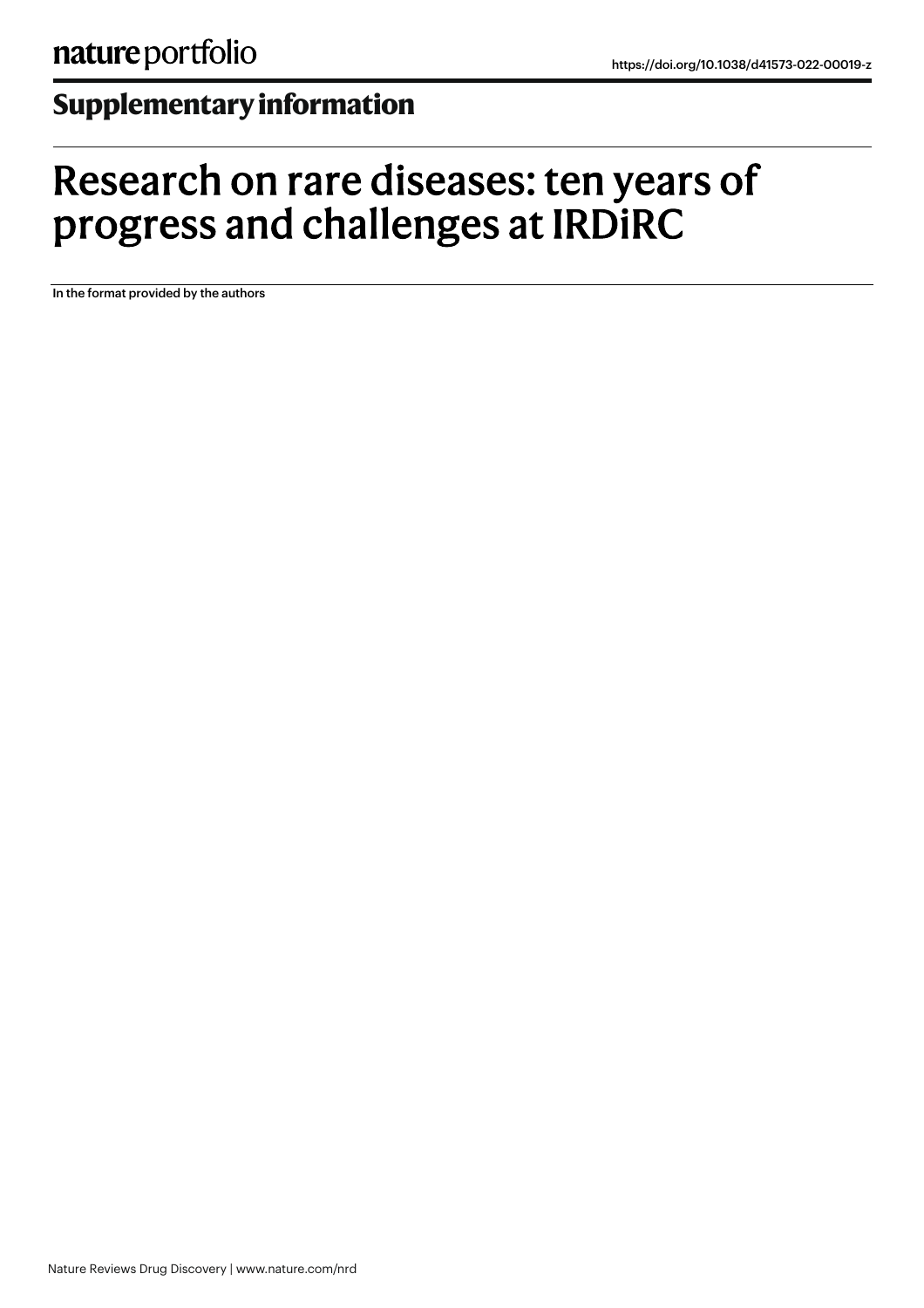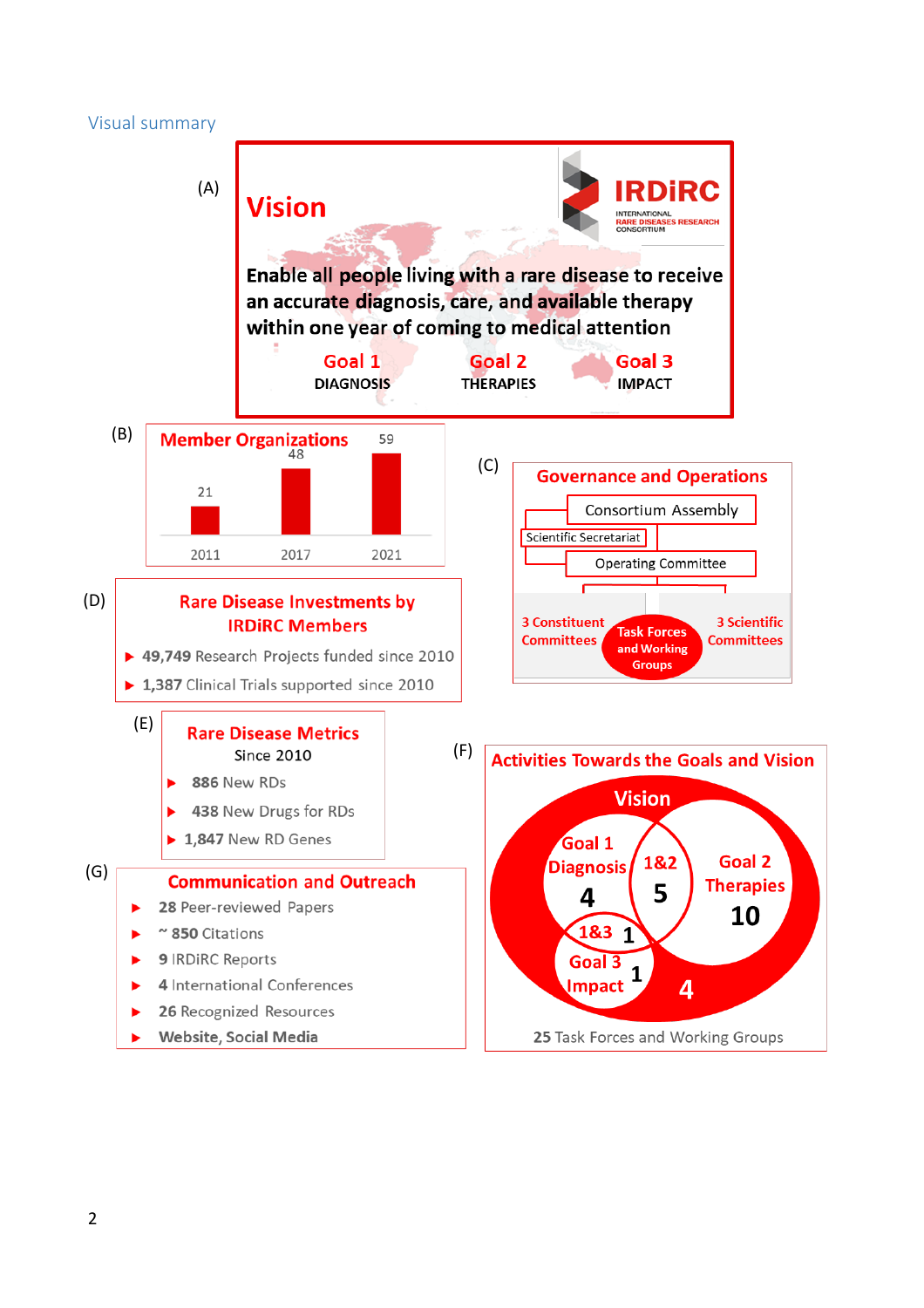# (A) Vision and Goals

#### Vision

Enable all people living with a rare disease to receive an accurate diagnosis, care, and available therapy within one year of coming to medical attention

#### Goals for 2027

**1: Diagnosis** To provide patients with a diagnosis within one year of coming to medical attention or ensure that undiagnosable individuals enter globally coordinated diagnostic and research pipeline

**2: Therapies** To approve 1000 new therapies for rare diseases, with special attention to diseases without approved options

**3: Impact** To develop methodologies to assess the impact of diagnoses and therapies on rare disease patients

The IRDiRC Vision and Goals for 2027 were established in 2017, following a profound process stimulated by the accomplishment of the initial goal of 200 new therapies for rare diseases three years ahead of time.

In expressing the need and urgency of people living with a rare disease to benefit from therapies and diagnoses developed by the research community, the vision widens IRDiRC's horizon beyond its core research mission and calls for engagement of all stakeholders, in order to identify and address the major gaps towards the three new ambitious goals set for 2027.



# (B) IRDiRC Member Organizations

#### Figure B1

#### **Growth of IRDiRC member organizations since its creation in 2011.**

While IRDiRC was mostly composed of funders in 2011, the overall number of members constantly increased, and the nature of these organizations became more diverse with the incorporation of industry and the increased number of umbrella patient advocacy organizations. Today this diversity reflects the vision and actions of IRDiRC toward the development of diagnoses and therapies for rare diseases, but also their accessibility to patients worldwide.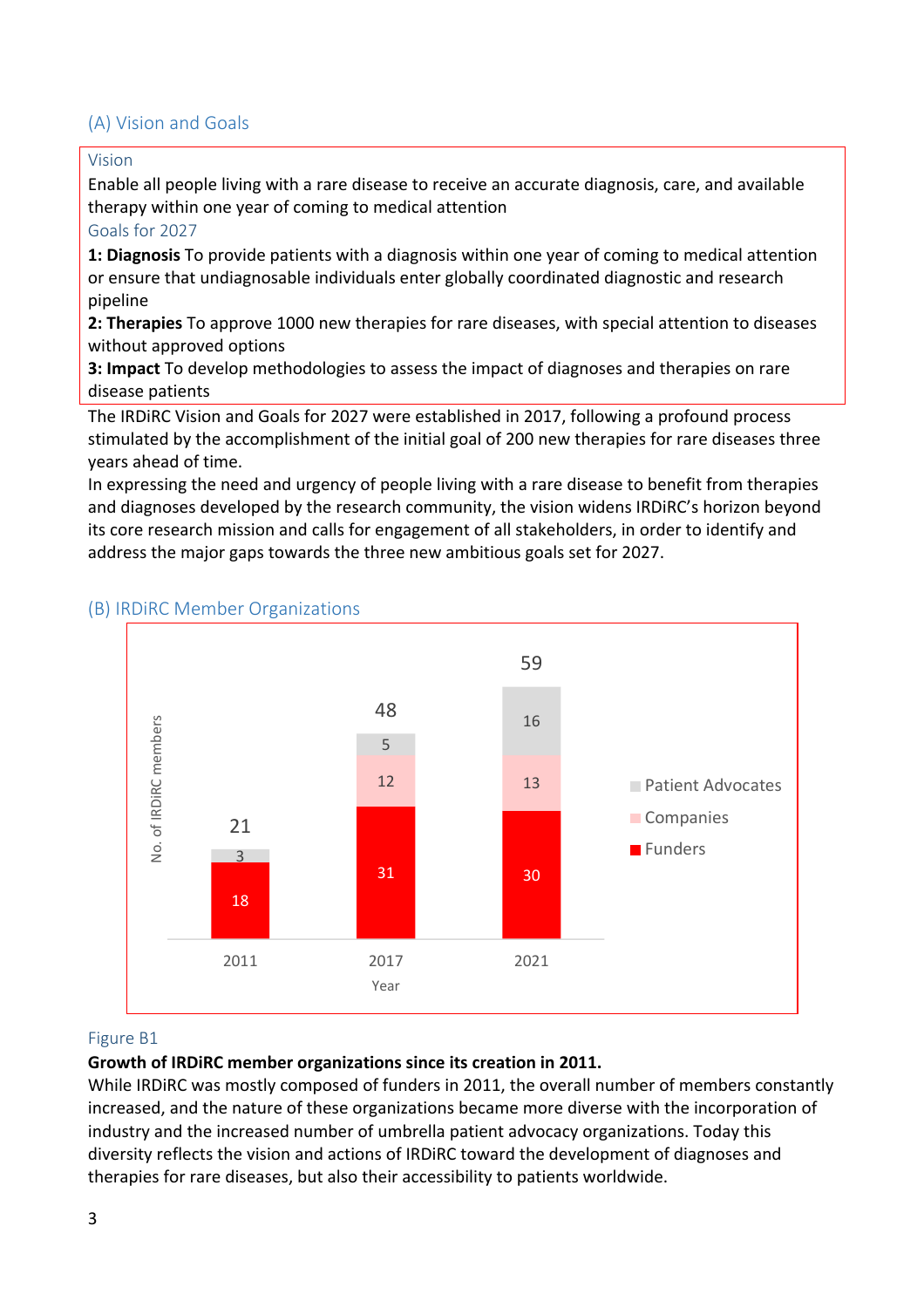

#### Figure B2

**Distribution of IRDiRC member organizations across geographical regions as of December 2021.**

Countries colored in red are hosting a member organization while countries colored in pink are hosting organizations that are affiliated to umbrella IRDiRC member organizations such as international patient advocacy groups.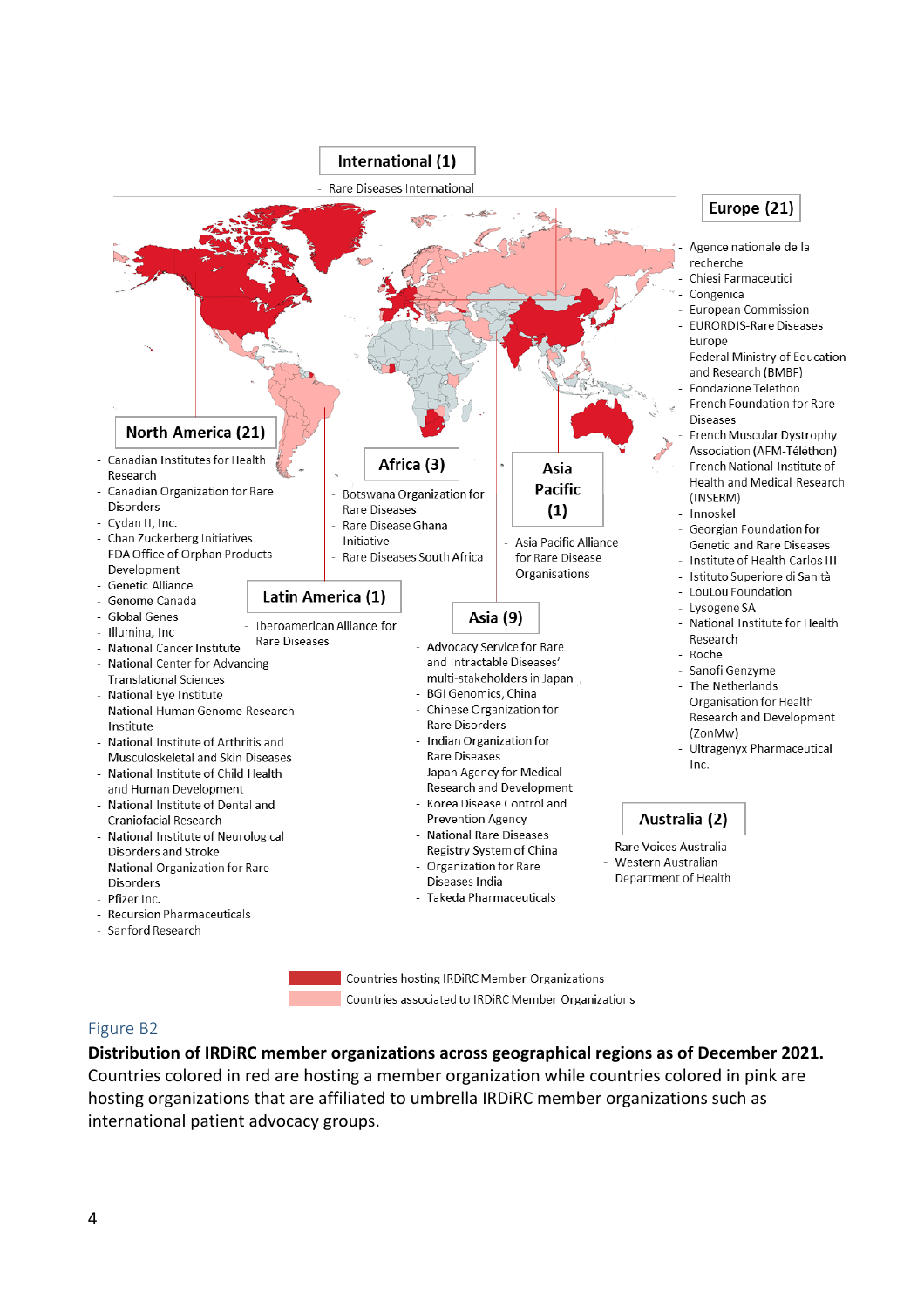#### Table B1

**Current IRDiRC member organizations' representatives** (in alphabetical order by family name) Alba Ancochea, Iberoamerican Alliance for Rare Diseases (Latin America); Diego Ardigò, Chiesi Farmaceutici S.p.A. (Italy); Katherine Beaverson, Pfizer (USA); Virginie Bros-Facer, EURORDIS-Rare Diseases Europe (Europe); Ivana Cecic, Genome Canada (Canada); Lisa Chadwick, National Human Genome Research Institute (USA); Faye Chen, National Institute of Arthritis and Musculoskeletal and Skin Diseases (USA); Kelly du Plessis, Rare Diseases South Africa (South Africa); Dominique Dunon-Bluteau, Agence Nationale de la Recherche (France); ShiYin Foo, Cydan (USA); Pamela Gavin, National Organization for Rare Disorders (USA); Chris Gibson, Recursion Pharmaceuticals, Inc (USA); Satish Gopal, National Cancer Institute (USA); Shef Gordon, National Eye Institute (USA); Alaa Hamed, Sanofi Genzyme (USA); Adam L. Hartman, National Institute of Neurological Disorders and Stroke NIH/NINDS (USA); Kevin Huang, Chinese Organization for Rare Disorders (China); Oxana Illiach, Canadian Organization for Rare Disorders (Canada); Ritu Jain, Asia Pacific Alliance of Rare Disease Organisation (Asia Pacific); Oleg Kvlividze, Georgian Foundation for Genetic and Rare Diseases (Georgia); Ralph Laufer, Lysogene (Germany); Daniel Lavery, Loulou Foundation (United Kingdom); Jiwon Lee, Korea Disease Control and Prevention Agency (South Korea); Ning Li, BGI (China); Volker Liebenberg, illumina Inc. (USA); Christopher McMaster, Canadian Institutes of Health Research (Canada); Nicole Millis, Rare Voices Australia (Australia); Yoshinao Mishima, Japan Agency for Medical Research and Development (Japan); Lucia Monaco, Fondazione Telethon (Italy); Ramaiah Muthyala, Indian Organization for Rare Diseases (India); Madhu Natarajan, Takeda Pharmaceuticals (USA); Katherine Needleman, Food and Drug Administration, Office of Orphan Products Development (USA); Catherine Nguyen, French National Institute of Health and Medical Research (France); Yukiko Nishimura, Advocacy Service for Rare and Intractable Diseases' multistakeholders in Japan (Japan); Irene Norstedt, European Commission (Europe); Kristen Nowak, Western Australian Department of Health (Australia); Marie-Christine Ouillade, AFM-Telethon (France); Willem Ouwehand, National Institute for Health Research (United Kingdom); Anne Pariser, National Center for Advancing Translational Sciences (USA); Melissa Parisi, National Institute of Child Health and Human Development (USA); Samantha Parker, InnoSkel (France); David Pearce, Sanford Research (USA); Raquel Peck, Chan Zuckerberg Initiative (USA); Manuel Posada, Instituto de Salud Carlos III (Spain); Tom Pulles, Ultragenyx (Switzerland); Christian Rubio, Global Genes (USA); Daniel Scherman, French Foundation for Rare Diseases (France); Ralph Schuster, Federal Ministry of Education and Research (Germany); Eda Selebasto, Botswana Organization for Rare Diseases (Botswana); Prasanna Kumar Shirol, Organization for Rare Diseases India (India); Zhang Shuyang, National Rare Diseases Registry System of China (China); Domenica Taruscio, Istituto Superiore di Sanità (Italy); Sharon Terry, Genetic Alliance (USA); Sonja van Weely, The Netherlands Organisation for Health Research and Development (Netherlands); Jason Wan, National Institute of Dental and Craniofacial Research (USA); Christina Waters, Congenica (UK); Samuel Agyei Wiafe, Rare Disease Ghana Initiative (Ghana); Durhane Wong-Rieger, Rare Diseases International (International).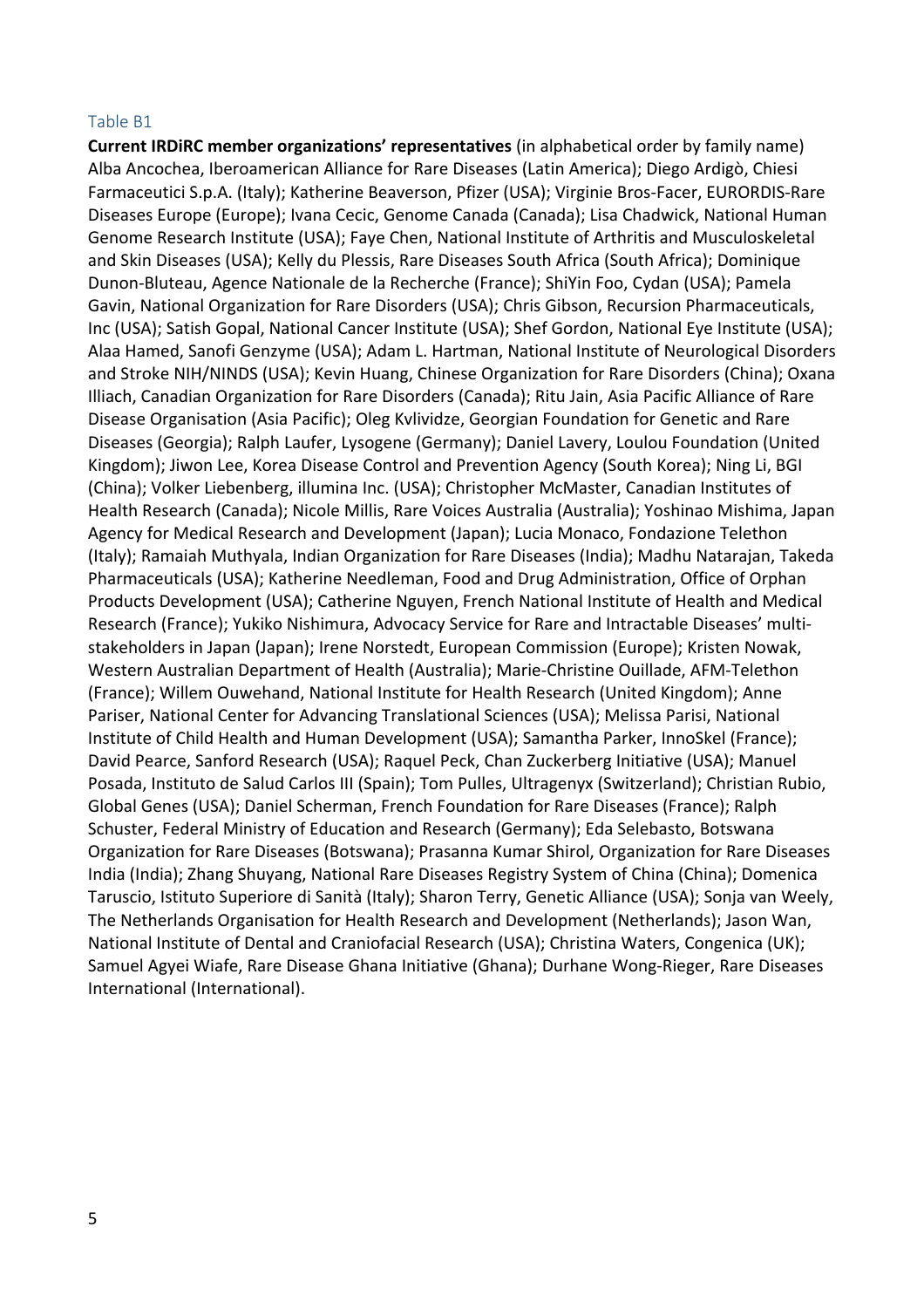## (C) IRDiRC Governance and Operating Model



# Figure C1 **IRDiRC Governance and Operating Model.**

IRDiRC member organizations include funding bodies and companies that commit to invest at least 10 million US dollars over 5 years toward their own research and development programs on rare diseases, as well as umbrella patient advocacy organizations focused on rare diseases and representing a large country or region. Member organizations' representatives constitute the Consortium Assembly, IRDiRC's decision-making body, and elect a Chair and Vice Chair. Members' representatives are organized into the three Constituent Committees of Funders, Companies and Patient Advocates, which collaborate with international experts, nominated into the Diagnostics, Therapies and Interdisciplinary Scientific Committees.

All six Committees nominate a Chair and a Vice Chair, who work with the Assembly Chair and Vice-Chair in the Operating Committee. Scientific Committees' Chairs and Vice-Chairs are also part of the Consortium Assembly. The mandate of all Chairs and Vice Chairs and of Scientific Committees' members last for three years and can be renewed once.

Operations are coordinated by the Scientific Secretariat, a team of professionals supported by the European Commission within the Coordination pillar of the European Joint Programme on Rare Diseases, and previously by the Support IRDiRC project funded by the European Commission. IRDiRC Constituent and Scientific Committees are stimulated to identify gaps and key issues in rare disease research and to tackle these through Task Forces (TFs) and Working Groups (WGs) aimed at producing guidelines, recommendations and resources, also in collaboration with external stakeholders. More and more, proposals for new TFs and WGs are the product of close interaction and exchanges among all six Committees and involve also external partnerships.

The Consortium Assembly periodically prioritizes proposals for TFs and WGs into annual Road Maps. This dynamic operative model relies on the voluntary and free participation of IRDiRC members and experts engaged in the specific activities.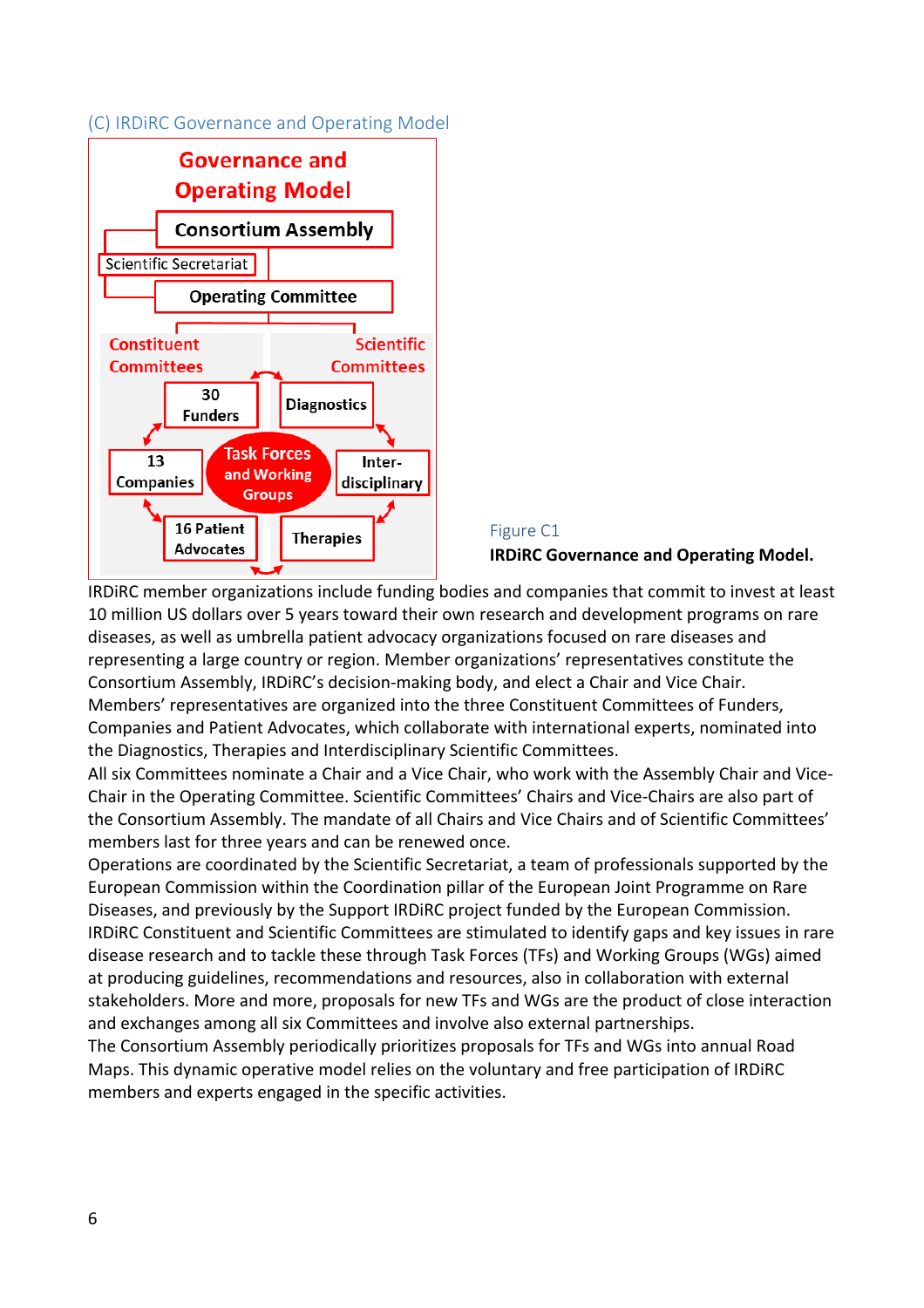#### Table C1

#### **Chairs and Vice Chairs of the IRDiRC Consortium Assembly and IRDiRC Committees** (in chronological order)

#### **Consortium Assembly (previously: Executive Committee)**

#### *Chairs*

- Ruxandra Draghia-Akli
- Paul Lasko
- Christopher Austin
- Lucia Monaco

#### **Funders Constituent Committee**

#### *Chairs*

- Daria Julkowska
- Adam L. Hartman

#### **Companies Constituent Committee**

#### *Chairs*

- Mathew Pletcher
- Katherine Beaverson

#### **Patient Advocates Constituent Committee**

#### *Chairs*

- Sharon Terry
- Durhane Wong-Rieger

#### **Diagnostic Scientific Committee**

#### *Chairs*

- Kim Boycott
- Gareth Baynam

#### **Therapies Scientific Committee**

#### *Chairs*

- Josep Torrent-Farnell
- Yann Le Cam
- Diego Ardigò
- Daniel O'Connor

#### **Interdisciplinary Scientific Committee**

#### *Chairs*

- Hans Lochmüller
- Petra Kaufmann
- Domenica Taruscio
- Stephen Groft
- Philip John Brooks

#### *Vice Chairs*

- -
- -
- Hugh Dawkins
- David Pearce

#### *Vice Chairs*

- Hugh Dawkins
- Catherine Nguyen

#### *Vice Chairs*

- Madhu Natarajan
- Samantha Parker

#### *Vice Chairs*

- Béatrice de Montleau
- Yukiko Nishimura / Samuel Wiafe

#### *Vice Chairs*

- Han Brunner / Michael Bamshad / Gareth Baynam
- Sarah Bowdin
- Birute Tumiene

#### *Vice Chairs*

- -
- $\bullet$   $\bullet$
- Virginie Hivert
- Anneliene Jonker

#### *Vice Chairs*

- Petra Kaufmann
- Domenica Taruscio
- Dixie Baker
- Dixie Baker
- Marc Dooms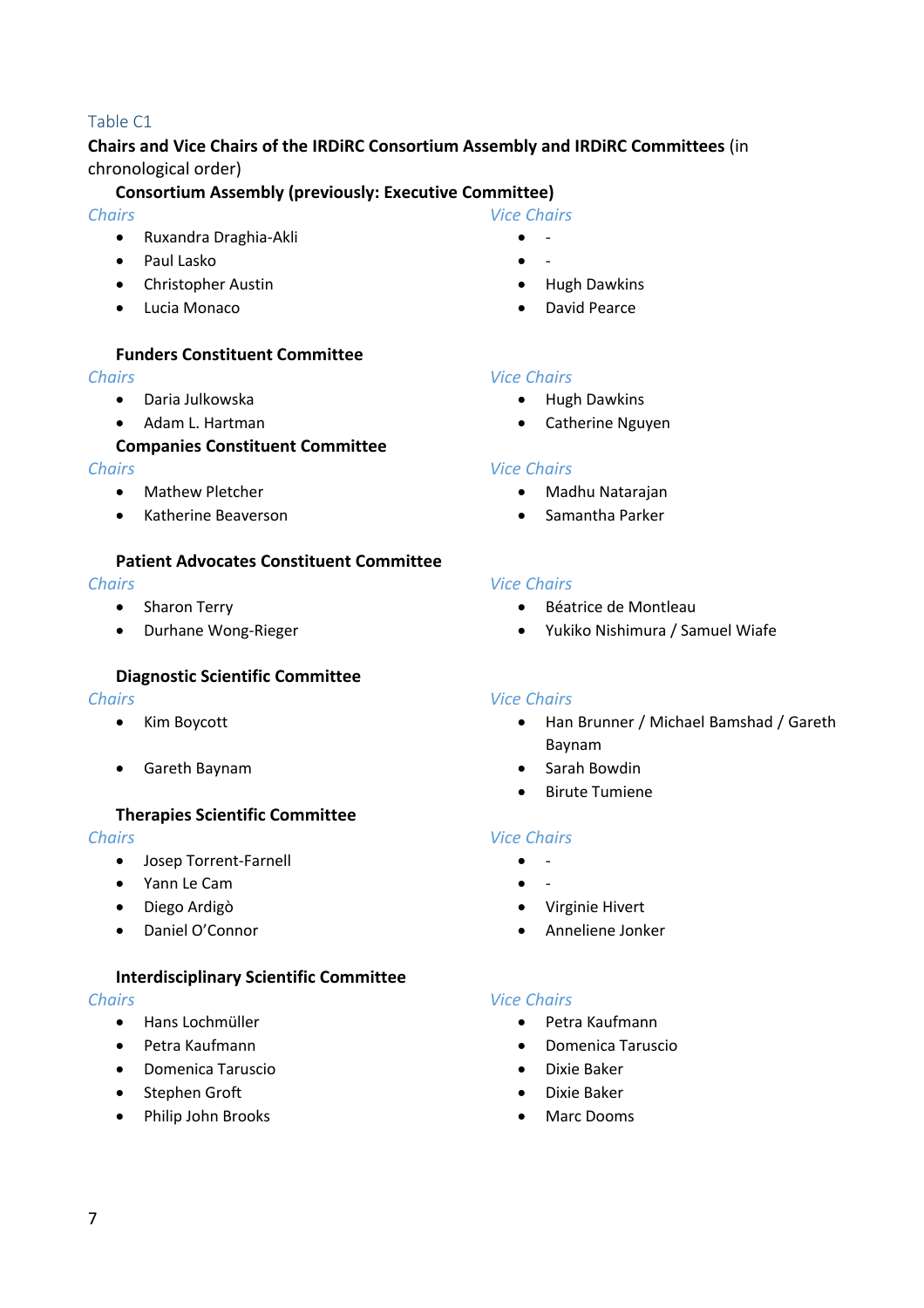# (D) Investments on Rare Diseases by IRDiRC Member Organizations

IRDiRC member organizations commit to contributing to the consortium's goals by applying IRDiRC's principles and guidelines to the execution of their own agenda, according to their institutional strategies and priorities on rare diseases.

Funders' and Companies' investment commitment is monitored by IRDiRC and research projects supported by IRDiRC members are included in a database operated by Orphanet and accessible to IRDiRC members, annotated with the name of the disease(s) under investigation and several other indicators relevant to rare diseases. The database includes 56,873 research projects and 1,380 clinical trials on RDs supported by 37 IRDiRC member organizations since 2010 (accession date: 4 January 2022)

Thorough analyses of the funding activities by IRDiRC members are reported in *the State of Play of Research on Rare Diseases*, which is periodically issued by IRDiRC (next edition due: February 2022). Here, we present the distribution of annotated research projects and clinical trials across medical domains (*Table D1*).

| <b>Medical Domain</b>                          | % Research Projects | % Clinical Trials |
|------------------------------------------------|---------------------|-------------------|
| Rare neoplastic disease                        | 37,2                | 45,4              |
| Rare neurologic disease                        | 22,5                | 13,3              |
| Rare developmental defect during embryogenesis | 9,4                 | 2,7               |
| Rare inborn errors of metabolism               | 6,6                 | 6,4               |
| Rare ophthalmic disorder                       | 3,7                 | 1,9               |
| Rare immune disease                            | 3,4                 | 2,5               |
| Rare infectious disease                        | 2,9                 | 2,4               |
| Rare systemic or rheumatologic disease         | 2,7                 | 4,8               |
| Rare skin disease                              | 2,4                 | 1,8               |
| Rare hematologic disease                       | 2,2                 | 7,5               |
| Rare respiratory disease                       | 1,5                 | 5,2               |
| Rare bone disease                              | 1,5                 | 1,0               |
| Rare endocrine disease                         | 1,0                 | 1,6               |
| Rare cardiac disease                           | 0,0                 | 1,3               |
| Other domains                                  | 3,0                 | 2,2               |

#### Table D1

# **Percent distribution across medical domains of research projects and clinical trials supported by IRDiRC member organizations since 2010.**

Data refer to the 35% of research projects and 100% of clinical trials in the IRDiRC/Orphanet database (accession date 4 January 2022) that have been annotated with the relevant RD and assigned to the preferential medical domain according to the linearization rules for Orphanet classifications. Medical domains studied by less than 1% of research projects or clinical trials are clustered in "Other domains". Full annotation is ongoing.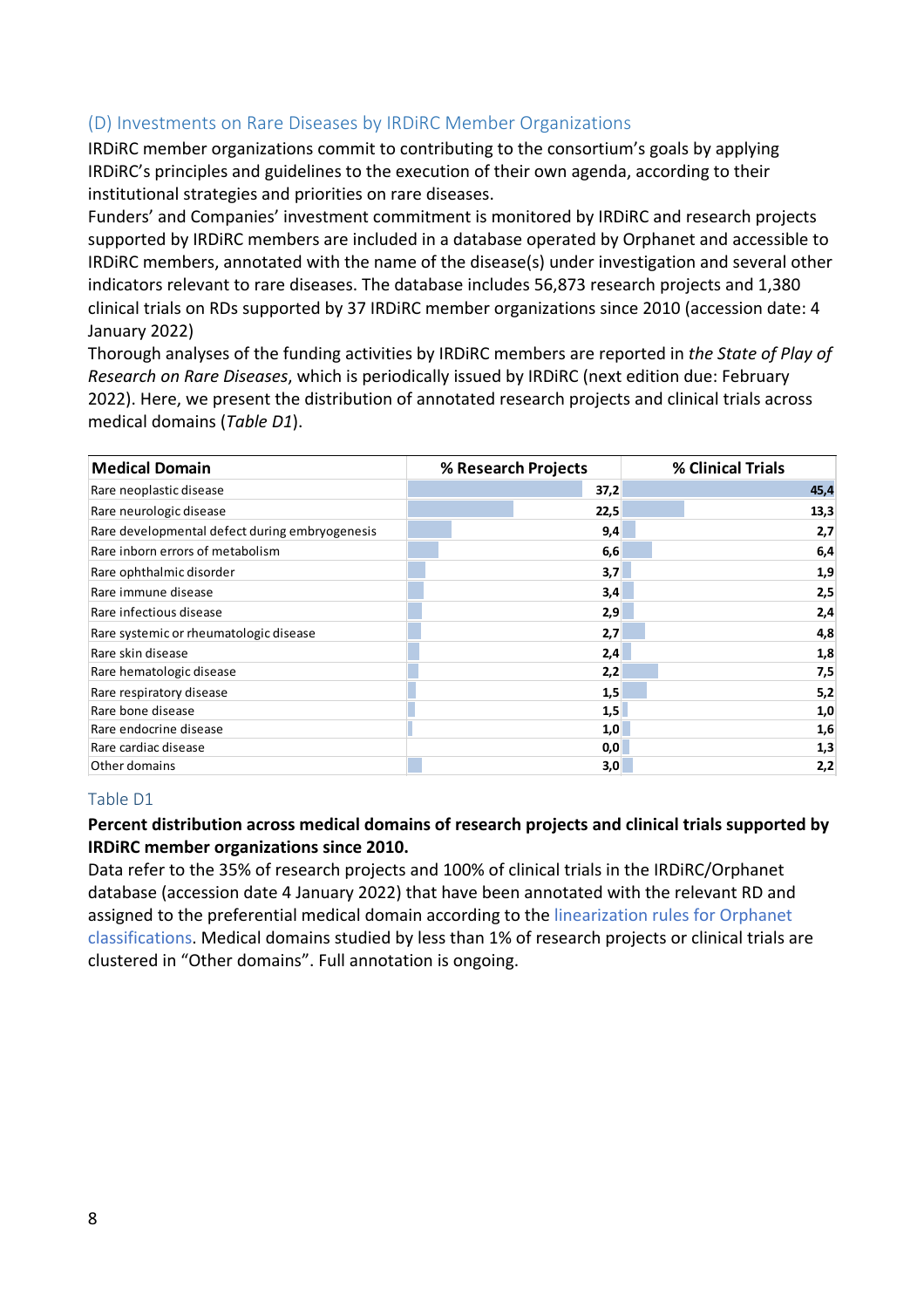# (E) Rare Disease Metrics



#### Figure E1

**Evolution of the cumulative numbers of new rare diseases, genes linked with rare diseases and new orphan medicinal products from 2010 to 2020.**

To monitor progress toward its goals, IRDiRC implemented a set of metrics to quantify their evolution since 2010.

#### **Cumulative number of new rare diseases**

Often genetic, the identification of new rare diseases and their molecular etiology is essential to advance clinical research and improve the life of patients. The number of new rare diseases is extracted from the Orphanet newsletter: OrphaNews - section on New Syndromes. This section presents a list of peer-reviewed publications describing new candidate rare diseases. Between 2010 and 2020, the cumulative number of new rare diseases evolved from 34 to 886.

#### **Cumulative number of genes linked to a rare disease**

Discovering the genes linked with rare diseases is essential to achieve an accurate molecular diagnosis and shorten the time of the patient diagnostic odyssey. In the last years, application of exome sequencing in the field of rare diseases extraordinarily increased the yield of diagnosis. Between 2010 and 2020, the cumulative number of genes linked to a rare disease evolved from 2364 to 4211.

#### **Cumulative number of new orphan medicinal products**

The introduction of orphan drug legislation in different jurisdictions starting with the US Orphan Drug Act in 1983 played an important role in the development of new therapies for rare diseases. The number of medicinal products with an orphan designation and marketing approval for the treatment of rare diseases in the USA and/or the European Union is monitored on a yearly basis using the information provided by the FDA and EMA websites. The methodology used to count new orphan medicinal products is described on the IRDiRC website. Between 2010 and 2020, the cumulative number of new orphan medicinal products in the USA and/or the European Union evolved from 14 to 438.

#### **Forecast**

In 2017, IRDiRC defined that the Goal 2 of the Consortium is the development of 1000 new therapies for rare diseases by year 2027. By applying linear regression to the number of new therapies, it could be roughly estimated that Goal 2 will be achieved by 2029-2030. This delay in the process of drug development and approval could be explained by several factors such as the difficulty to develop new drugs for the most complex and ultra-rare diseases, the lack of biologic insight for some diseases, the lack of natural history studies and qualitative data for the initiation of drug programs, funding limitations, stakeholder's strategic reorientations, and unexpected events reshaping some priorities as we have seen with the covid-19 pandemic. However, it is important that, despite all these limitations, the rare disease community as a whole remains engaged in achieving the goals established by IRDiRC. The strength of this engagement has been clearly characterized in the analysis of the covid-19 survey sent to IRDiRC members expressing the need to maintain the planned activities and the roadmap of actions (manuscript under review).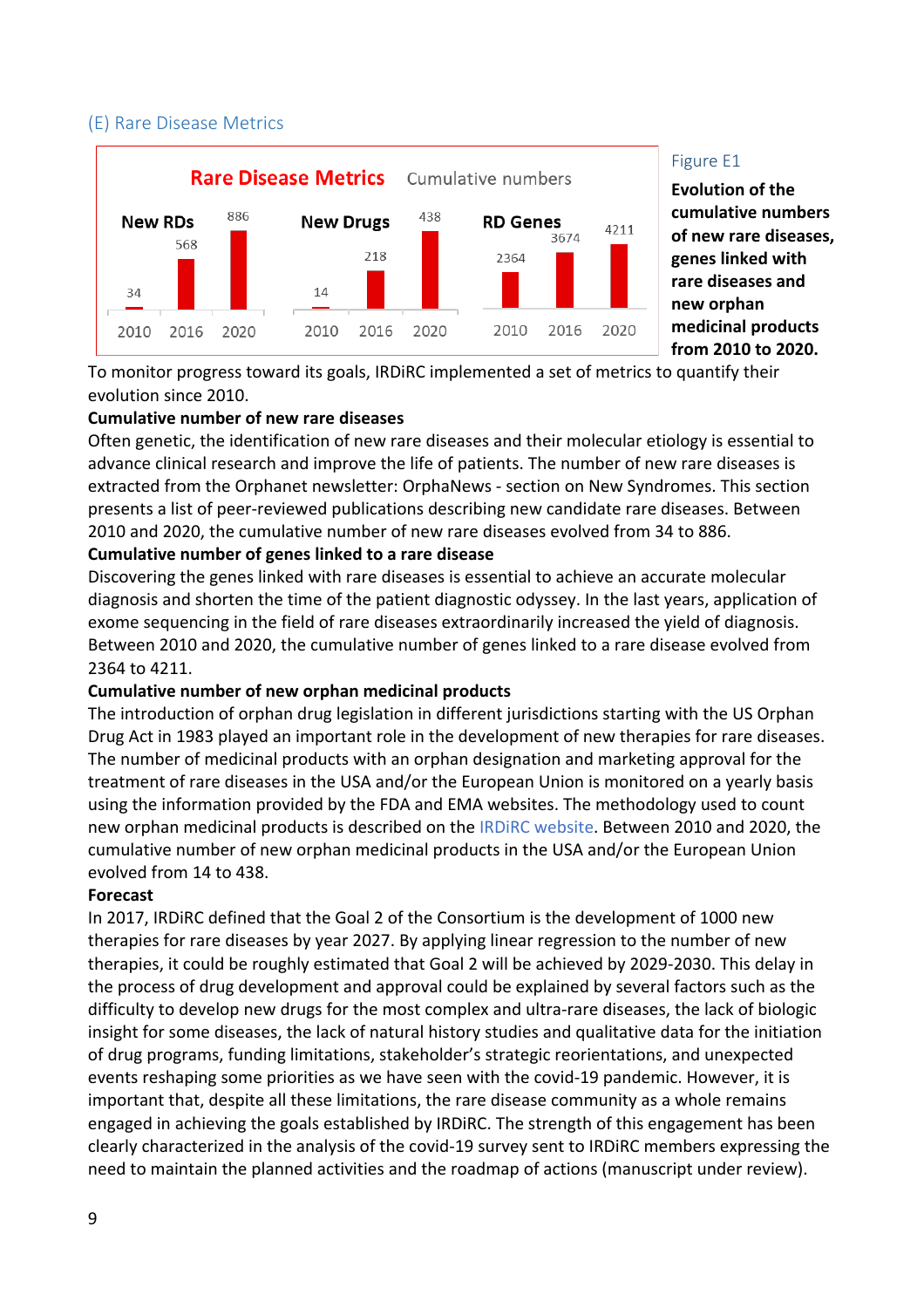#### **Vision** Goal 1 Goal 2 Goal 3 Shortening the diagnostic journey Matchmaker Exchange \*A  $(1-4)$ Human Phenotype  $(5)$ Terminologies Solving the Unsolved  $(6,7)$ **New Technologies for Diagnosis** Developing new therapies Orphan Drug Development  $(8.9)$ Guidebool Data Mining and Repurposing  $(10)$ **Sustainable Economic Models** in Drug Repurposing **Drug Repurposing Guidebook** Pluto project - Disregarded RDs Fostering clinical research  $(11-13)$  $(14, 15)$ **Measures** Privacy-Preserving Record Linkage\*<sup>8</sup>  $(16-18)$ Automatable Discovery and Access \* B  $(19, 20)$  $(21)$ Machine Readable Consent Forms\*<sup>c</sup> **Shared Molecular Etiologies** Stimulating multi-stakeholder engagement **ELSI WG**  $(22)$ **Chrysalis Project Clinical Research Networks for RDs Primary Care** Med Techs | Devices for RDs\*D Access to care and methodologies to assess impact **Indigenous Populations**  $(23)$ **Indigenous Populations**  $(24)$ **RD Treatment Access WG\* Impact Methodologies**

# (F) IRDiRC Task Forces (TFs) and Working Groups (WGs)

# Telehealth

# Figure F1

**IRDiRC Task Forces and Working Groups distributed by IRDiRC Vision and Goals and by major themes.** Gray background: completed activities; red background: ongoing activities; white background: planned activities (2022). \* Activities performed in collaboration with**:** A) Clinical Genome Resource; B) Global Alliance for Genomics and Health; C) European Joint Program for Rare Diseases; D) University of Twente; E) Rare Diseases International (WG second stage). Numbers in parentheses refer to *References F1*.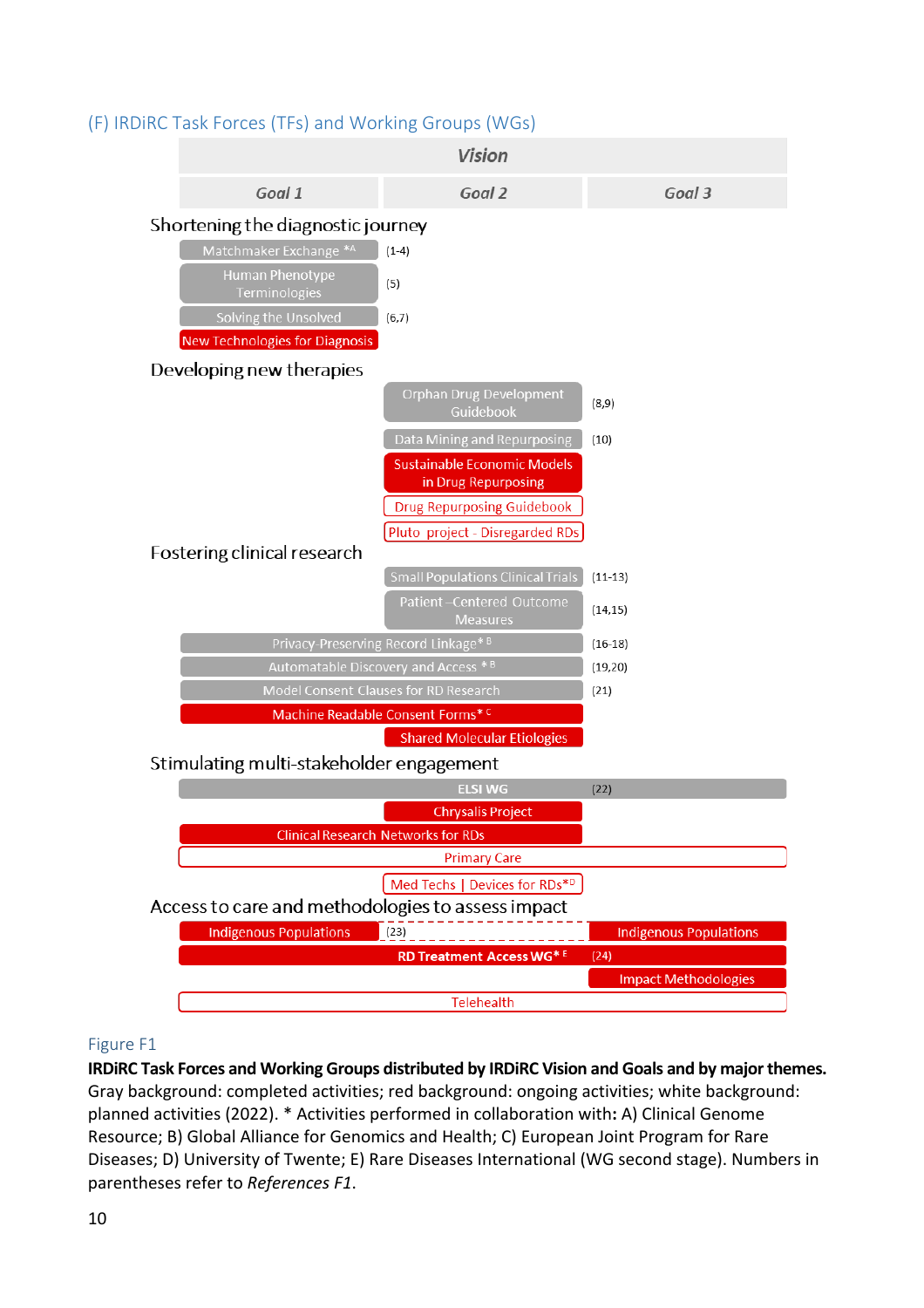# References F1

## **TF and WG Outputs**

- 1. Buske, O. J. *et al.* The Matchmaker Exchange API: automating patient matching through the exchange of structured phenotypic and genotypic profiles. *Hum Mutat* **36**, 922–927 (2015).
- 2. Philippakis, A. A. *et al.* The Matchmaker Exchange: a platform for rare disease gene discovery. *Hum Mutat* **36**, 915–921 (2015).
- 3. Dyke, S. O. M. *et al.* 'Matching' consent to purpose: The example of the Matchmaker Exchange. *Hum Mutat* **38**, 1281–1285 (2017).
- 4. Sobreira, N. L. M. *et al.* Matchmaker Exchange. *Curr Protoc Hum Genet* **95**, 9.31.1-9.31.15 (2017).
- 5. *Proposal of a core set of terms to describe human phenotypes by the International Consortium of Human Phenotype Terminologies*. https://irdirc.org/wp-content/uploads/2017/12/Proposal-International-Consortium-of-Human-Phenotype-Terminologies.pdf.
- 6. Boycott, K. M., Dyment, D. A. & Innes, A. M. Unsolved recognizable patterns of human malformation: Challenges and opportunities. *Am J Med Genet C Semin Med Genet* **178**, 382–386 (2018).
- 7. Boycott, K. M. *et al.* A Diagnosis for All Rare Genetic Diseases: The Horizon and the Next Frontiers. *Cell* **177**, 32–37 (2019).
- 8. Hechtelt Jonker, A. *et al.* Boosting delivery of rare disease therapies: the IRDiRC Orphan Drug Development Guidebook. *Nat Rev Drug Discov* **19**, 495–496 (2020).
- 9. Orphan Drug Development Guidebook Materials. https://irdirc.org/orphan-drug-developmentguidebook-materials/.
- 10. Southall, N. T. *et al.* The use or generation of biomedical data and existing medicines to discover and establish new treatments for patients with rare diseases - recommendations of the IRDiRC Data Mining and Repurposing Task Force. *Orphanet J Rare Dis* **14**, 225 (2019).
- 11. Day, S. *et al.* Recommendations for the design of small population clinical trials. *Orphanet J Rare Dis* **13**, 195 (2018).
- 12. *Preparatory Document for Joint Workshop on Small Population Clinical Trials Challenges in the Field of Rare Diseases*. https://irdirc.org/wp-content/uploads/2017/12/SPCT\_DraftDocument.pdf.
- 13. *Small Population Clinical Trials Task Force Workshop Report and Recommendations*. https://irdirc.org/wp-content/uploads/2017/12/SPCT\_Report.pdf.
- 14. Morel, T. & Cano, S. J. Measuring what matters to rare disease patients reflections on the work by the IRDiRC taskforce on patient-centered outcome measures. *Orphanet J Rare Dis* **12**, 171 (2017).
- 15. *Patient-Centered Outcome Measures Initiatives in the Field of Rare Diseases*. https://irdirc.org/wpcontent/uploads/2017/12/PCOM\_Post-Workshop\_Report\_Final.pdf.
- 16. Baker, D. B. *et al.* Privacy-Preserving Linkage of Genomic and Clinical Data Sets. *IEEE/ACM Trans Comput Biol Bioinform* **16**, 1342–1348 (2019).
- 17. *Technology Primer: Overview of Technological Solutions to Support Privacy-Preserving Record Linkage*. https://irdirc.org/wp-content/uploads/2018/03/PPRL-Technical-Primer-V4-2.pdf.
- 18. *Privacy-Preserving Record Linkage: Ethico-Legal Considerations*. https://irdirc.org/wpcontent/uploads/2018/03/Rare-Genetic-Diseases-Workshop\_final-version\_public.pdf.
- 19. Woolley, J. P. *et al.* Responsible sharing of biomedical data and biospecimens via the 'Automatable Discovery and Access Matrix' (ADA-M). *NPJ Genom Med* **3**, 17 (2018).
- 20. *Automatable Discovery and Access Matrix ("ADA-M") v1.0*. https://irdirc.org/wpcontent/uploads/2019/07/ADAM\_GuidanceDocument.pdf.
- 21. Nguyen, M. T. *et al.* Model consent clauses for rare disease research. *BMC Med Ethics* **20**, 55 (2019).
- 22. Hartman, A. L. *et al.* Ethical, legal, and social issues (ELSI) in rare diseases: a landscape analysis from funders. *Eur J Hum Genet* **28**, 174–181 (2020).
- 23. D'Angelo, C. S. *et al.* Barriers and Considerations for Diagnosing Rare Diseases in Indigenous Populations. *Front Pediatr* **8**, 579924 (2020).
- 24. Gahl, W. A. *et al.* Essential list of medicinal products for rare diseases: recommendations from the IRDiRC Rare Disease Treatment Access Working Group. *Orphanet J Rare Dis* **16**, 308 (2021).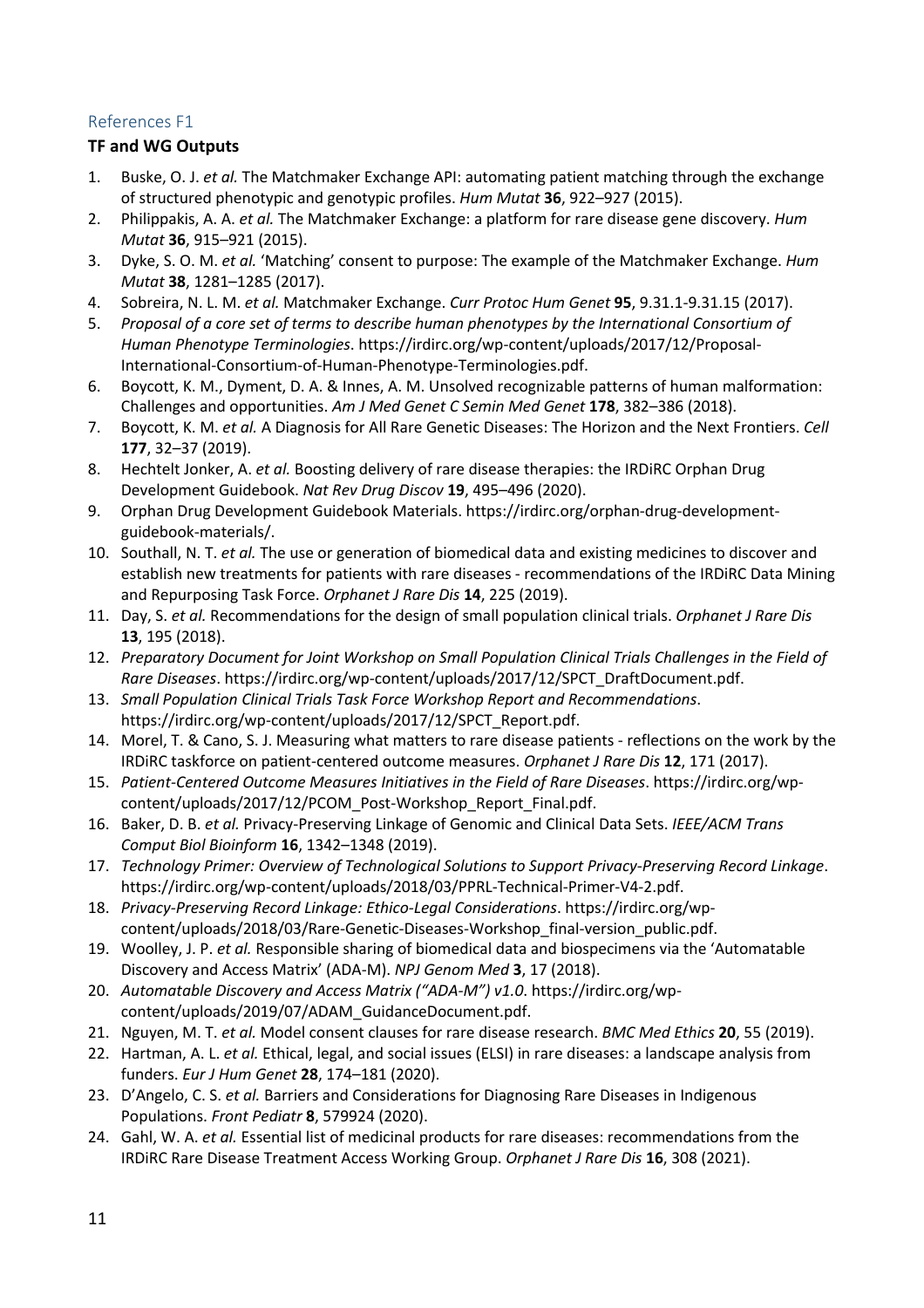## (G) IRDiRC Communication and Outreach

Throughout the years, IRDiRC has developed numerous instruments and channels to engage with the community at large. These instruments were used to reach out to different types of stakeholder profiles, to be able to present IRDiRC activities, provide a forum for discussions and influence global research directions with regards to IRDiRC vision.

Recommendations, tools or guidelines developed by TFs and WGs and reviews and commentaries on IRDiRC core principles were published in the form of **peer-reviewed articles** (28 in total) or of **IRDiRC reports** (*References F1 and G1*). These publications were widely cited (852 citations for 26 publications between 2015 and 2020, with a mean relative citation ratio of 2.17; iCite analysis performed on 4 January 2022). Additional dissemination via the IRDiRC website, newsletters, social media (Twitter) and member/partner channels were effective in widening awareness. IRDiRC organized four **international conferences** (2013 Dublin, 2014 Shenzhen, 2017 Paris and 2020 online). Topics covered by the conferences represented an evolution in the frontiers of RD research and the maturity of IRDiRC. The first conference covered the formation and governance of IRDiRC, and the later ones reflected the discussions of the Scientific Committees and Task Forces. These conferences engaged multiple stakeholders (academics, researchers, clinicians, patient advocates, industry leaders and policy makers) and were attended by 300-600 participants and speakers from all continents.

The developments and outputs cemented IRDiRC as a forum where experts gather to openly address challenges and fulfil the vision of the RD community. Likewise, IRDiRC collaborates and provides **advice in large multinational initiatives** such as the Global Commission for Ending Diagnostic Odyssey, Orphan Drug Incentives Expert Group and the European Joint Programme on Rare Diseases, to tackle challenges in regional and international settings. Reference of IRDiRC in policy documents (e. g. Rare2030), member programs, national RD plans are further demonstrations of significant impact in the community. Participation and invitation to international working groups and programs in the RD space were testaments of IRDiRC gaining influence in decision and policy making.

Finally, IRDiRC has applied the **IRDiRC Recognized Resources** quality label through a peerreviewed process to 26 resources, including 10 informatic platforms or tools, 8 guidelines or advisory committees, 5 databases, and 3 standards for the RD community.